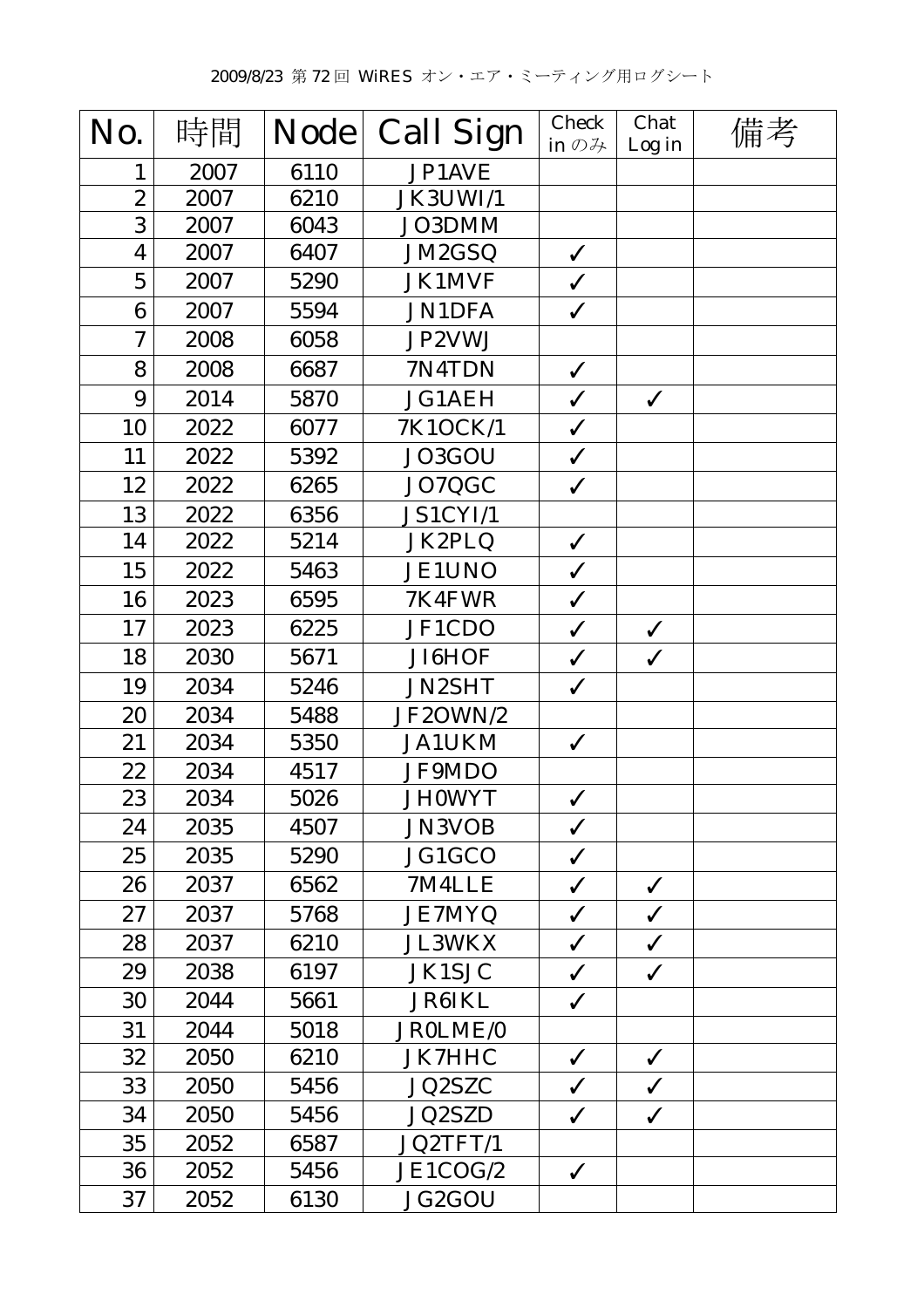| 38 | 2052 | 5929 | <b>JR9BTZ</b> | $\checkmark$ |              |  |
|----|------|------|---------------|--------------|--------------|--|
| 39 | 2052 | 6817 | <b>JN7PKC</b> | $\checkmark$ |              |  |
| 40 | 2052 | 6716 | JH2ECC/2      | $\checkmark$ | $\checkmark$ |  |
| 41 | 2053 | 6320 | <b>JH1SYW</b> | $\checkmark$ | $\checkmark$ |  |
| 42 | 2053 | 6673 | JJ7XMC        | $\checkmark$ | $\checkmark$ |  |
| 43 | 2105 | 5198 | <b>JA0GTA</b> | $\checkmark$ |              |  |
| 44 | 2105 | 5026 | <b>JJ0OBU</b> | $\checkmark$ |              |  |
| 45 | 2105 | 6236 | <b>JK1VMG</b> | $\checkmark$ |              |  |
| 46 | 2105 | 6656 | <b>JR2DMY</b> |              |              |  |
| 47 | 2105 | 6320 | JE1PQJ        | $\checkmark$ |              |  |
| 48 | 2105 | 6155 | JR1BPO        | $\checkmark$ |              |  |
| 49 | 2105 | 6485 | JG2OLL        | $\checkmark$ |              |  |
| 50 | 2105 | 5216 | <b>JR2TER</b> | $\checkmark$ | $\checkmark$ |  |
| 51 | 2113 | 4532 | <b>JE3TRN</b> | $\checkmark$ |              |  |
| 52 | 2113 | 5350 | <b>JG3EBB</b> | $\checkmark$ |              |  |
| 53 | 2113 | 6431 | JO3OIX        | $\checkmark$ |              |  |
| 54 | 2115 | 6356 | JJ1FZI/1      | $\checkmark$ |              |  |
| 55 | 2115 | 6774 | JO3SKO        |              |              |  |
| 56 | 2115 | 6030 | <b>JA1LJF</b> | $\checkmark$ |              |  |
| 57 | 2115 | 6369 | <b>JJ0BGR</b> |              |              |  |
| 58 | 2124 | 6356 | JG2TZW/1      | $\checkmark$ |              |  |
| 59 | 2124 | 5492 | <b>JJ0OJL</b> | $\checkmark$ |              |  |
| 60 | 2124 | 5837 | JL1QXE        |              |              |  |
| 61 | 2124 | 5246 | <b>JR2BLN</b> | $\checkmark$ |              |  |
| 62 | 2128 | 5971 | JI1FPY        | $\checkmark$ | $\checkmark$ |  |
| 63 | 2128 | 6587 | <b>JG1CHM</b> | $\checkmark$ | $\checkmark$ |  |
| 64 | 2131 | 6356 | JS1BBV/1      |              |              |  |
| 65 | 2131 | 6356 | 7M1RUL/1      | $\checkmark$ |              |  |
| 66 | 2131 | 5837 | JM1GED/1      |              |              |  |
| 67 | 2131 | 4532 | JE3MXU/3      |              |              |  |
| 68 | 2145 | 5188 | JH7JMW/1      |              |              |  |
| 69 | 2145 | 5578 | JJ2MMH/2      |              |              |  |
| 70 | 2145 | 6369 | <b>JE0ATD</b> | $\checkmark$ |              |  |
| 71 | 2145 | 5578 | JJ2RON/2      | $\checkmark$ |              |  |
| 72 | 2145 | 5486 | JF3WPE        | $\checkmark$ |              |  |
| 73 | 2145 | 4502 | JF1CNR        |              |              |  |
| 74 | 2145 | 5889 | <b>JL1CTA</b> | $\checkmark$ |              |  |
| 75 | 2145 | 5018 | <b>JH0FFT</b> | $\checkmark$ |              |  |
| 76 | 2145 | 5577 | <b>JA2PIT</b> | $\checkmark$ |              |  |